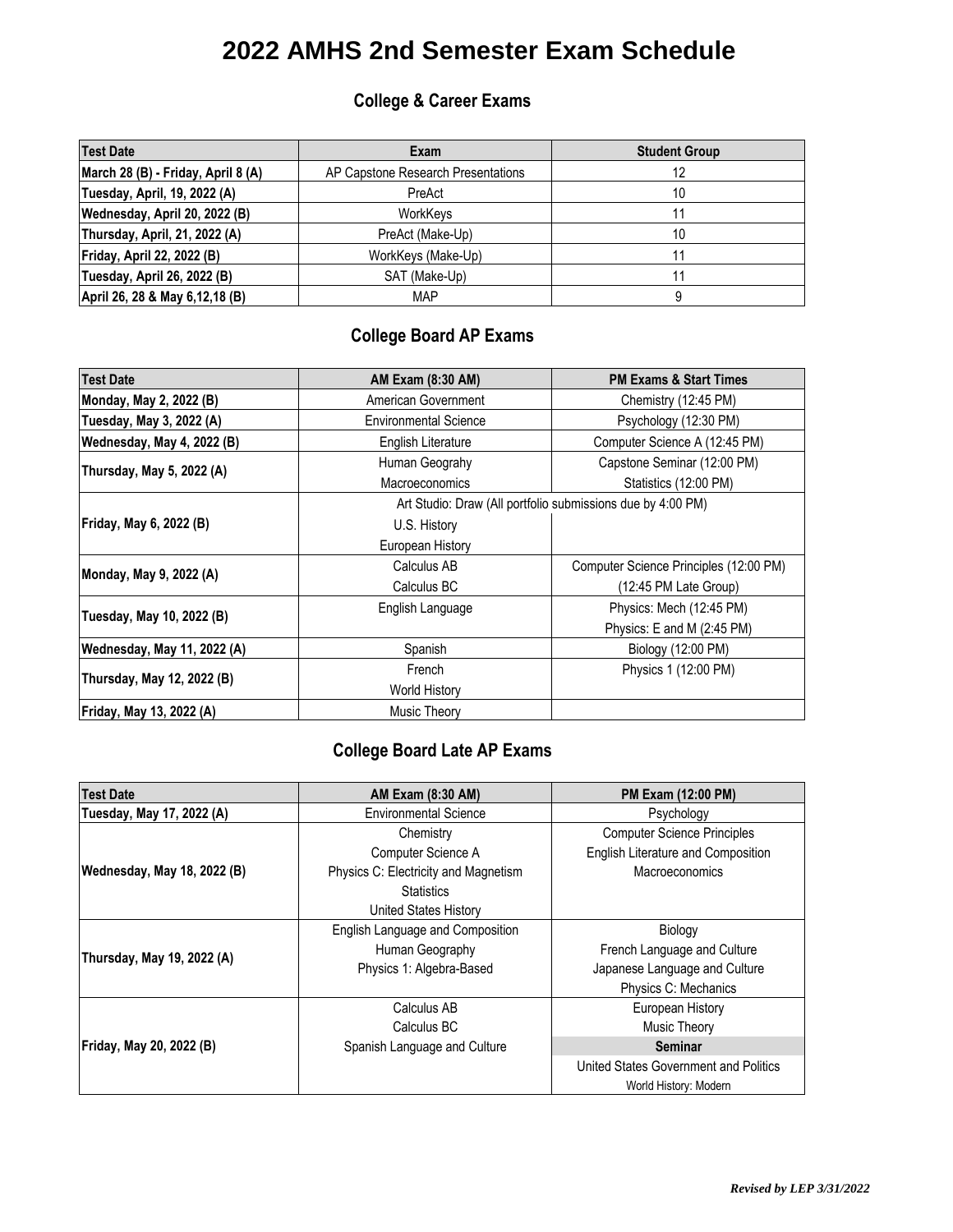**AP Make-up/Project Lead the Way/EOC/Senior Exams**

| Friday, May 13, 2022 (A)<br>Monday, May 16, 2022 (B)<br>Tuesday, May 17, 2022 (A)<br>Wednesday, May 18, 2022 (B) | <b>AM Exams</b>                            | <b>PM Exams</b>                         |
|------------------------------------------------------------------------------------------------------------------|--------------------------------------------|-----------------------------------------|
|                                                                                                                  | <b>Project Lead the Way EOC</b>            |                                         |
|                                                                                                                  | 2A PLTW Prin of Engineering H EOC          |                                         |
|                                                                                                                  | 2A PLTW Cybersecurity H EOC                |                                         |
|                                                                                                                  | Algebra 1 EOC                              |                                         |
|                                                                                                                  | 1B Algebra 1 H (Renes)                     |                                         |
|                                                                                                                  | <b>US History EOC</b>                      |                                         |
|                                                                                                                  | 1A AP US History (Rusciolelli)             |                                         |
|                                                                                                                  | 1A U.S. History H (Crye)                   |                                         |
|                                                                                                                  | 2A U.S. History H (Crye)                   |                                         |
|                                                                                                                  | 2B U.S. History H (Crye)                   |                                         |
|                                                                                                                  | 3A AP US History (Rusciolelli)             |                                         |
|                                                                                                                  | 3A U.S. History H (Crye)                   |                                         |
|                                                                                                                  | 3B AP US History (Rusciolelli)             |                                         |
|                                                                                                                  | 3B U.S. History H (Crye)                   |                                         |
|                                                                                                                  | Project Lead the Way EOC                   |                                         |
|                                                                                                                  | 1B PLTW Intro to Engineering (Aydlette)    |                                         |
|                                                                                                                  | <b>Senior Exams</b>                        |                                         |
|                                                                                                                  | 1B Economics (Etikerentse)                 |                                         |
|                                                                                                                  | 1B Newspaper Production (Hurt)             |                                         |
|                                                                                                                  | 2A, 1B, 2B Calculus H (Cassidy)            |                                         |
|                                                                                                                  | 2B Anat and Physiology H (McCormick)       |                                         |
|                                                                                                                  | <b>English 2 Reading &amp; Writing EOC</b> | <b>Project Lead the Way EOC</b>         |
|                                                                                                                  | 1A English 2 H (Lankford)                  | 4A PLTW Prin of Engineering (Aydlette)  |
|                                                                                                                  | 1B English 2 H (Bortz)                     | 1B PLTW Intro to Engineering--Conflict  |
|                                                                                                                  | 1B English 2 H (Shifflette)                | <b>Senior Exams</b>                     |
|                                                                                                                  | 2B English 2 H (Lankford)                  | 3A French 5 H                           |
|                                                                                                                  | 2B English 2 H (Shifflette)                | 1B French 4 H (Altman)                  |
|                                                                                                                  | 3B English 2 H (Bortz)                     | 2B French 4 H (Jent)                    |
|                                                                                                                  | 4A English 2 H (Hay)                       | 4B French 3 H (Jent)                    |
|                                                                                                                  | 4A English 2 H (Shifflette)                | 3A Economics (Etikerentse)              |
|                                                                                                                  | <b>Project Lead the Way EOC</b>            | 3A Economics (Orr)                      |
|                                                                                                                  | 1A PLTW Prin of Engineering (Aydlette)     | 3B Precalculus H (Johnston)             |
|                                                                                                                  | <b>Senior Exams</b>                        | 3B Precalculus H (Percy)                |
|                                                                                                                  | 1A English 4 Honors (Shifflette)           | 2A & 3A Prob and Stats H (Percy)        |
|                                                                                                                  | 1A & 2A Spanish 2 (Cook)                   | 3B U.S. History H (Crye)                |
|                                                                                                                  | 1A, 1B, 4B Spanish 3 H (Calabrese)         |                                         |
|                                                                                                                  | 1A, 3B, 4B Spanish 4 H (Colon)             |                                         |
|                                                                                                                  | <b>Biology EOC</b>                         | <b>Project Lead the Way EOC</b>         |
|                                                                                                                  | 1B Biology 1 H (Metzner-Roop)              | 4B PLTW Prin of Engineering (Aydlette)  |
|                                                                                                                  | 2A Biology 1 H (McCormick)                 | <b>Senior Exams</b>                     |
|                                                                                                                  | 2B Biology 1 H (Metzner-Roop)              | 4B Economics H (Etikerentse)            |
|                                                                                                                  | 3A Biology 1 H (McCormick)                 | 2A & 4B Marine Science H (Metzner-Roop) |
|                                                                                                                  | 3A Biology 1 H (Metzner-Roop)              | 1A Chemistry 1 H (Langley)              |
|                                                                                                                  | 3A Biology 1 H (Phillips)                  | 3B Chemistry 1 H (DeVenio)              |
|                                                                                                                  | 4A Biology 1 H (Metzner-Roop)              | 1A, 1B, 2B Physics H (Flo)              |
|                                                                                                                  | 4B Biology 1 H (Phillips)                  | 2B Physics H (Desbrow)                  |
|                                                                                                                  | <b>Project Lead the Way EOC</b>            |                                         |
|                                                                                                                  | 2B PLTW Aerospace Engineering (Aydlette)   |                                         |
|                                                                                                                  | <b>Senior Exams</b>                        |                                         |
|                                                                                                                  | 3B Economics (Etikerentse)                 |                                         |
| 1A English 4 Honors (Shifflette)--Conflicts                                                                      |                                            |                                         |
|                                                                                                                  | 1A, 1B, 2B Guitar Classes (Grimshaw)       |                                         |
|                                                                                                                  |                                            |                                         |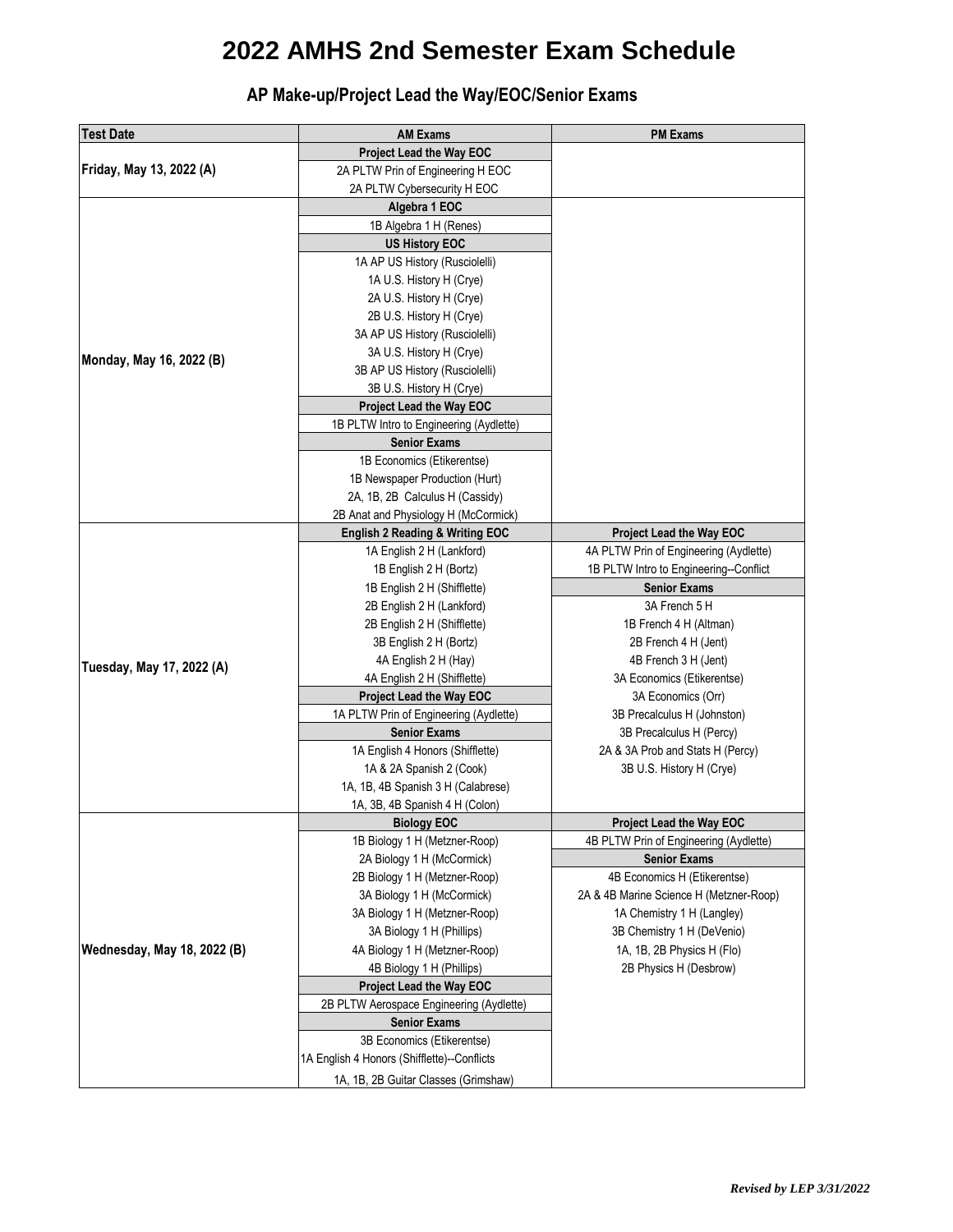**… continued AP Make-up/Project Lead the Way/EOC/Senior Exams**

| <b>Test Date</b>           | <b>AM Exams</b>                                               | <b>PM Exams</b>                 |
|----------------------------|---------------------------------------------------------------|---------------------------------|
|                            | <b>EOC &amp; Senior Exam Make-ups</b>                         | AP Exam Make-Up (12:00 PM)      |
|                            | Calculus H                                                    | AP Capstone Seminar             |
|                            | Precalculus H                                                 | Senior Exam Make-ups (11:45 PM) |
|                            | Prob and Stats H                                              | Anatomy                         |
| Thursday, May 19, 2022 (A) | English 4 Honors                                              | Chemistry                       |
|                            | US History                                                    | Economics                       |
|                            |                                                               | French & Spanish                |
|                            |                                                               | Marine Science                  |
|                            |                                                               | Physics                         |
| Friday, May 20, 2022 (B)   | PLTW EOC Make-ups & All missing assignments and projects due. |                                 |

*Note: AM exams will begin at 8:35 and PM exams at 11:45. Exams are between 2 and 2.5 hours in length.*

 *EOCs are not timed. Students must take exams at the appointed time unless prior approval by the administration.*

#### **Grade 9-11 Final Exams**

| <b>Test Date</b>          | AM Exams (8:30 -11:30)                     | PM Exams (1:00 - 3:30)                         |
|---------------------------|--------------------------------------------|------------------------------------------------|
|                           | 1A & 4B (Confilcts) Spanish 4 H (Colon)    | 3A Computer Prog 1 (Beuk)                      |
|                           | 3B Spanish 4 H (Colon)--Conflicts          | 3A English 1 Honors (Hay)                      |
|                           | 1A Art 1 (Phelan-Callicott)                | 2A (Conflicts) & 3A English 3 Honors (Grayson) |
|                           | 1A & 3A (Conflict) Chemistry 1 H (DeVenio) | 3A Geometry Honors (Frazier)                   |
|                           | 1A Chemistry 1 H (Langley)                 | 3A Human Geography H (Williams)                |
|                           | 1A English 1 Honors (Akery)                | 3A Physics H (Desbrow)                         |
|                           | 1A French 3 H (Jent)                       | 3A Precalculus H (Yackey)                      |
|                           | 1A Geometry Honors (Yackey)                | 3A Spanish 2 (Francis)                         |
| Monday, May 23, 2022 (A)  | 1A Guitar 1 (Grimshaw)                     | 3A U.S. History H (Crye)                       |
|                           | 1A Human Geography H (Etikerentse)         | 3B Art: Photography 1 (Phelan-Callicott)       |
|                           | 1A Physics H (Flo)                         | 3B Chemistry 1 H (DeVenio)                     |
|                           | 1A PLTW Prin of Engineering (Aydlette)     | 3B Chemistry 1 H (Langley)                     |
|                           | 1A Precalculus H (Johnston)                | 3B & 4B (Conflicts) Spanish 4 H (Colon)        |
|                           | 1A Spanish 1 (Francis)                     |                                                |
|                           | 1A Spanish 2 (Cook)                        |                                                |
|                           | 1A Spanish 3 H (Calabrese)                 |                                                |
|                           | 1A Speech (Hurt)                           |                                                |
|                           | 1A U.S. History H (Crye)                   |                                                |
|                           | AM Exams (8:30 -11:30)                     | PM Exams (1:00 - 3:30)                         |
|                           | 4A Algebra 2 Honors (Frazier)              | 2B Algebra 2 Honors (Renes)                    |
|                           | 4A Algebra 2 Honors (Renes)                | 2B Chemistry 1 H (Langley)                     |
|                           | 4A Chemistry 1 H (Langley)                 | 2A (Conflicts) & 2B English 1 Honors (Akery)   |
|                           | 4A Computer Prog 1 (Beuk)                  | 2B English 1 Honors (Benton)                   |
|                           | 4A Geometry Honors (Yackey)                | 2B English 1 Honors (Hay)                      |
|                           | 4A Human Geography H (Etikerentse)         | 2B Guitar 2 (Grimshaw)--GR10 & 11              |
| Tuesday, May 24, 2022 (B) | 4A Human Geography H (Williams)            | 2B Modern World History H (Stackhouse)         |
|                           | 4A Modern World History H (Stackhouse)     | 2B Physics H (Desbrow)                         |
|                           | 4A Physics H (Desbrow)                     | 2B Physics H (Flo)                             |
|                           | 4A PLTW Prin of Engineering (Aydlette)     | 2B Calculus H (Cassidy)                        |
|                           | 4A Precalculus H (Percy)                   | 2B French 4 H (Jent)                           |
|                           | 4A Spanish 2 (Francis)                     | 2B PLTW Aerospace H (Aydlette)                 |
|                           | 4A Spanish 3 H (Calabrese)                 | 2A (Conflicts) & 2B Precalculus H (Johnston)   |
|                           | 4A Spanish 4 H (Colon)                     | 2B Spanish 1 (Francis)                         |
|                           | 3B (Conflicts) & 4B Spanish 4 H            | 2B Spanish 3 H (Colon)                         |
|                           |                                            | 2B U.S. History H (Crye)                       |

*Note: AM exams will begin no later than 8:45 and PM exams at 1:00. Exams are between 2 and 2.5 hours in length. Students must take exams at the appointed time unless prior approval by the administration.*